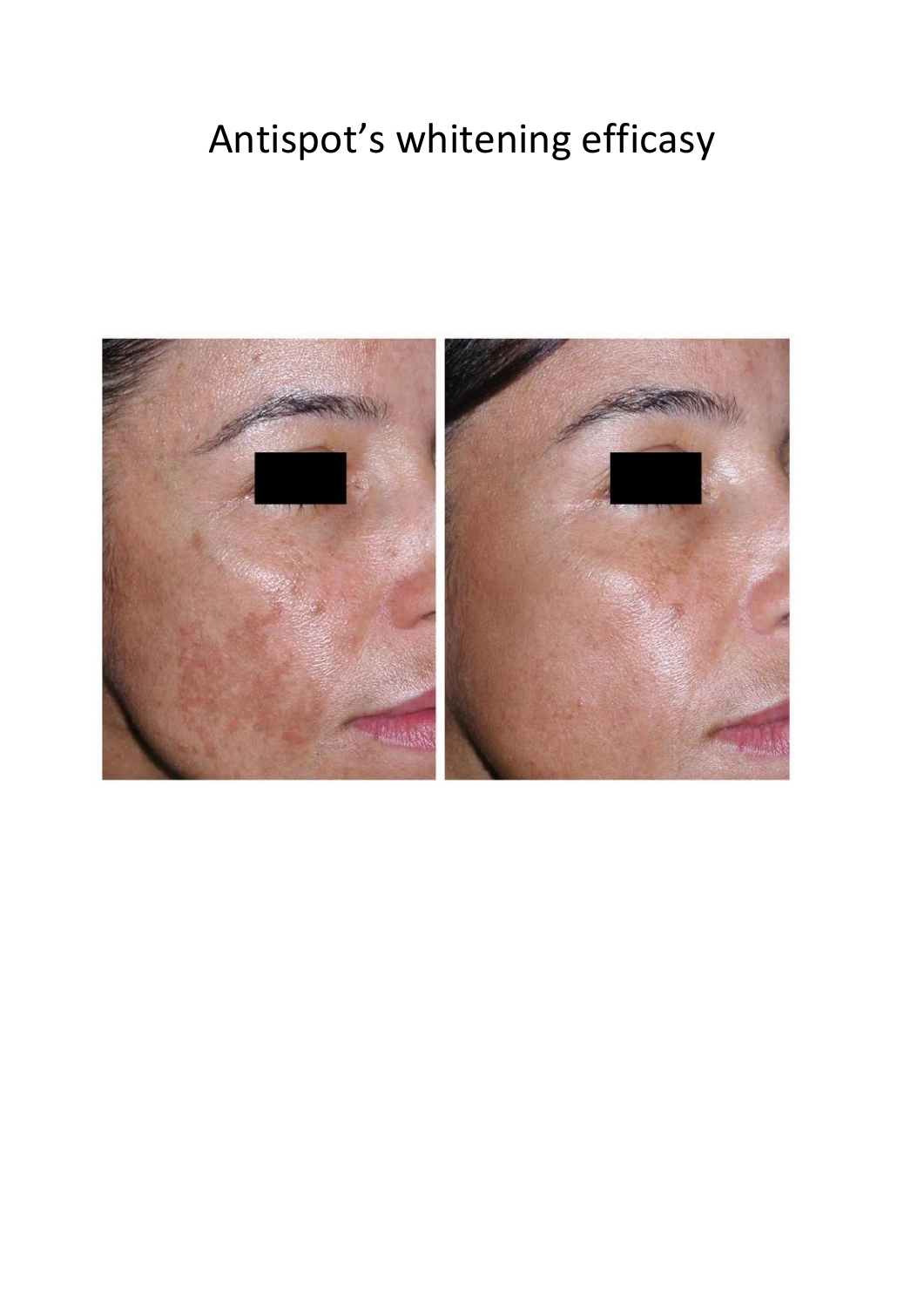# H E L L E N I C R E P U B L I C



School of Health Sciences **Department of Pharmacy** Laboratory of Pharmaceutical Technology Assist. Professor Sophia Hatziantoniou Tel. 0030 2610 962319 e-mail: sohatzi@upatras.gr

Patras, March 30<sup>th</sup> 2018

## **Skin whitening Test Protocol**

Evaluation of change of skin Melanin content after application of the product

# **Product to evaluate: Anti spot / Company name: BELVITA Natural Health and Body Care IKE**

#### **Experimental design**

Panel: 10 volunteers (Male and Female adults 30 to 55 years old.

Volunteers excluded: if allergies are reported, or under medication treatments, or having skin diseases (according to medical history form completed by subject).

The volunteers were informed on the protocol and potential risks of the study and signed an informed consent statement.

Instructions to volunteers: The volunteers were instructed not to wear any cosmetic product or smoke 12 hours before and during the test

Application site: right or left forearm skin (about 600 cm2) was picked randomly

The opposite forearm skin was served as control (untreated)

Product application: Once daily (evening). 2-3 pumps and rubbing by gentle hand movement

Duration: 60 days

Measurement time points: before application (T0) at 30 and 60 days (T60, T60 respectively).

Measurement site: one reading on each forearm at each time point.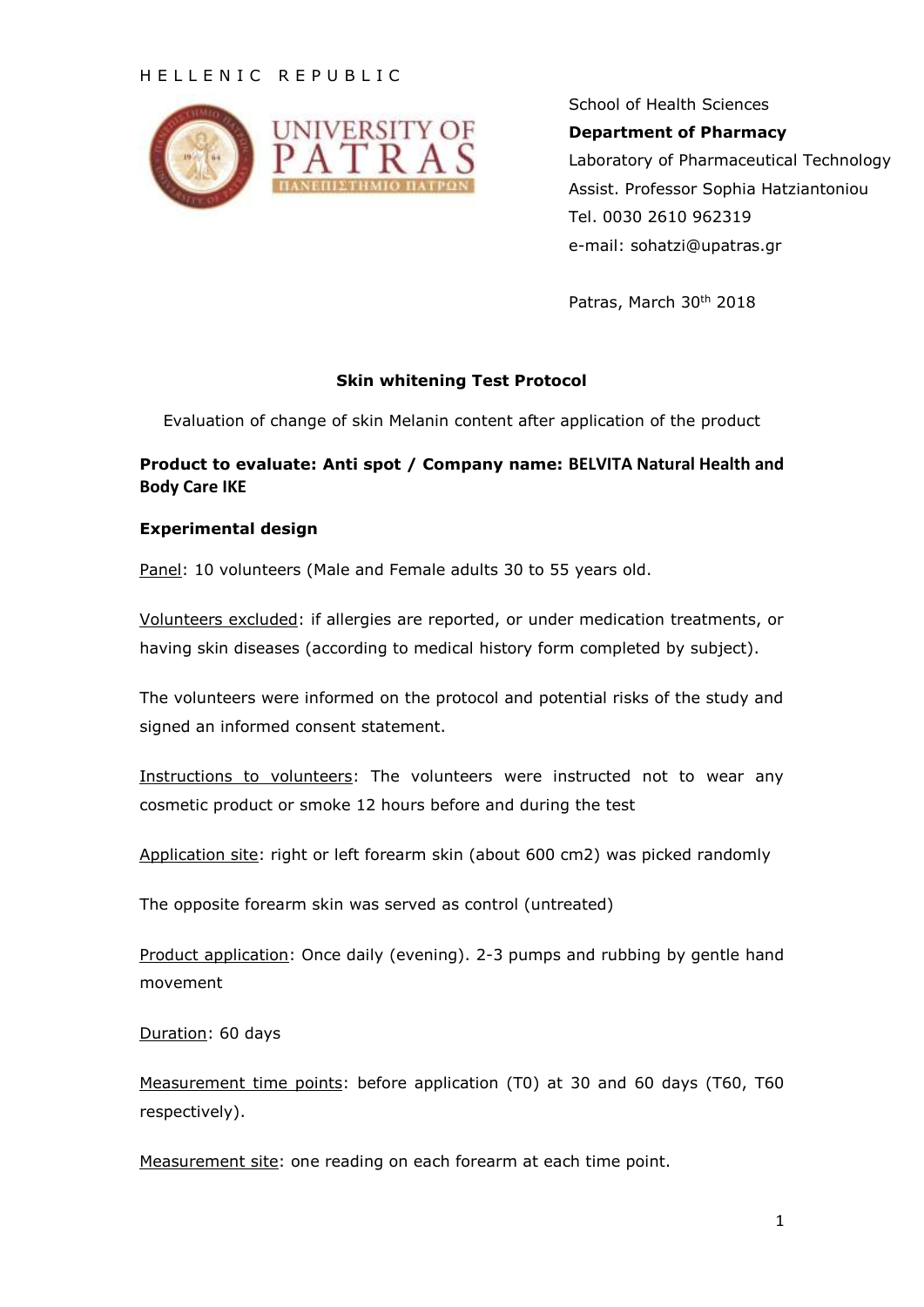

**School of Health Sciences Department of Pharmacy** Laboratory of Pharmaceutical Technology

Biophysical Measurements: Melanin content

Instrumentation: Soft plus, Callegari, Italy

This instrument measures the melanin content of the epidermis, through a double wavelength reflectance photometer (λ1=875 nm, λ2=660 nm). The skin melanin units are arbitrary (range 0-100 c.u, resolution 1 c.u.).

Data statistical evaluation: the mean value and standard deviation (SD) of the measurements on all volunteers, at each time point is calculated. The melanin content change at each time point is calculated subtracting the melanin content of the initial measurements from the respective at each time point. Finally the effect of the product in test will be evaluated subtracting the melanin content of the respective untreated area from the treated area (normalized values). The statistical significance of the acquired data will be evaluated using t-test, setting as confidence interval 95% (statistical significance: p value<0,05).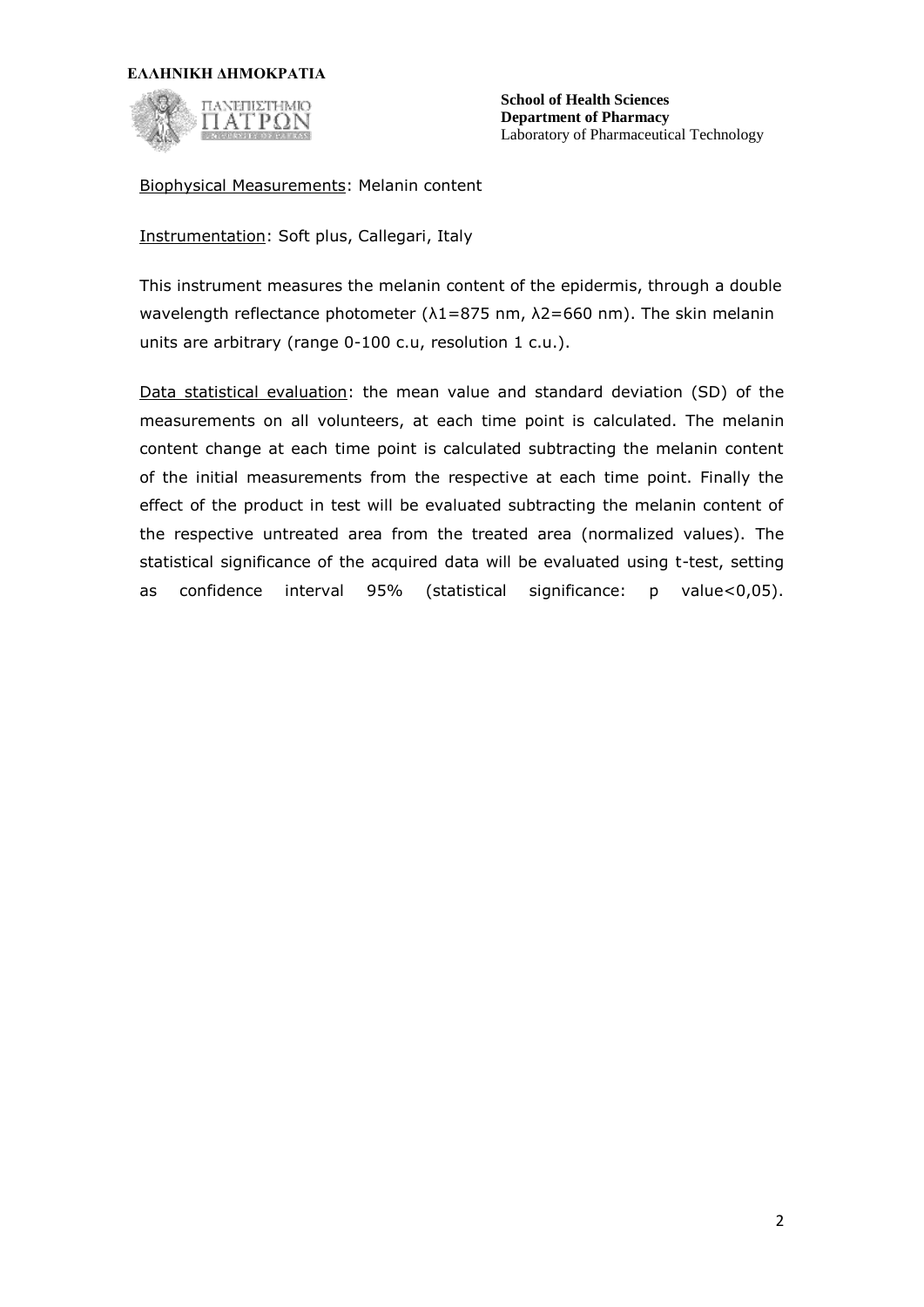

# **RESULTS**

At each time point, one measurement per volunteer were done at each forearm (treated and untreated). The results of the skin Melanin test are summarized on tables 1 and 2.

| Table 1: Skin Melanin of treated and untreated areas |                     |                |            |                  |            |            |  |
|------------------------------------------------------|---------------------|----------------|------------|------------------|------------|------------|--|
| <b>Time</b>                                          | Anti spot (treated) |                |            | <b>Untreated</b> |            |            |  |
| a/a                                                  |                     |                |            |                  |            |            |  |
| <b>Volunteer</b>                                     | T <sub>0</sub>      | <b>T30</b>     | <b>T60</b> | T <sub>o</sub>   | <b>T30</b> | <b>T60</b> |  |
| 1                                                    | 12                  | 7              | 5          | 11               | 15         | 16         |  |
| $\overline{2}$                                       | 11                  | $\overline{7}$ | 8          | 10               | 11         | 13         |  |
| 3                                                    | 20                  | 19             | 16         | 21               | 24         | 26         |  |
| 4                                                    | 24                  | 23             | 18         | 23               | 24         | 25         |  |
| 5                                                    | 6                   | 4              | 3          | 9                | 8          | 9          |  |
| 6                                                    | 6                   | 4              | 3          | 6                | 8          | 11         |  |
| $\overline{\mathbf{z}}$                              | 11                  | 10             | 8          | 19               | 20         | 24         |  |
| 8                                                    | 10                  | 7              | 5          | 10               | 13         | 18         |  |
| 9                                                    | 17                  | 15             | 14         | 15               | 17         | 18         |  |
| 10                                                   | 12                  | 11             | 10         | 19               | 20         | 22         |  |
|                                                      |                     |                |            |                  |            |            |  |
| <b>Mean</b><br>value                                 | 12,90               | 10,70          | 9,00       | 14,30            | 16,00      | 18,20      |  |
| <b>SD</b>                                            | 5,80                | 6,41           | 5,40       | 5,87             | 6,00       | 6,00       |  |

The melanin content mean values of treated and untreated groups at each time point is depicted on Fig. 1.



**Figure 1:** Skin Melanin Mean content for treated (blue line) and untreated (red line) groups of volunteers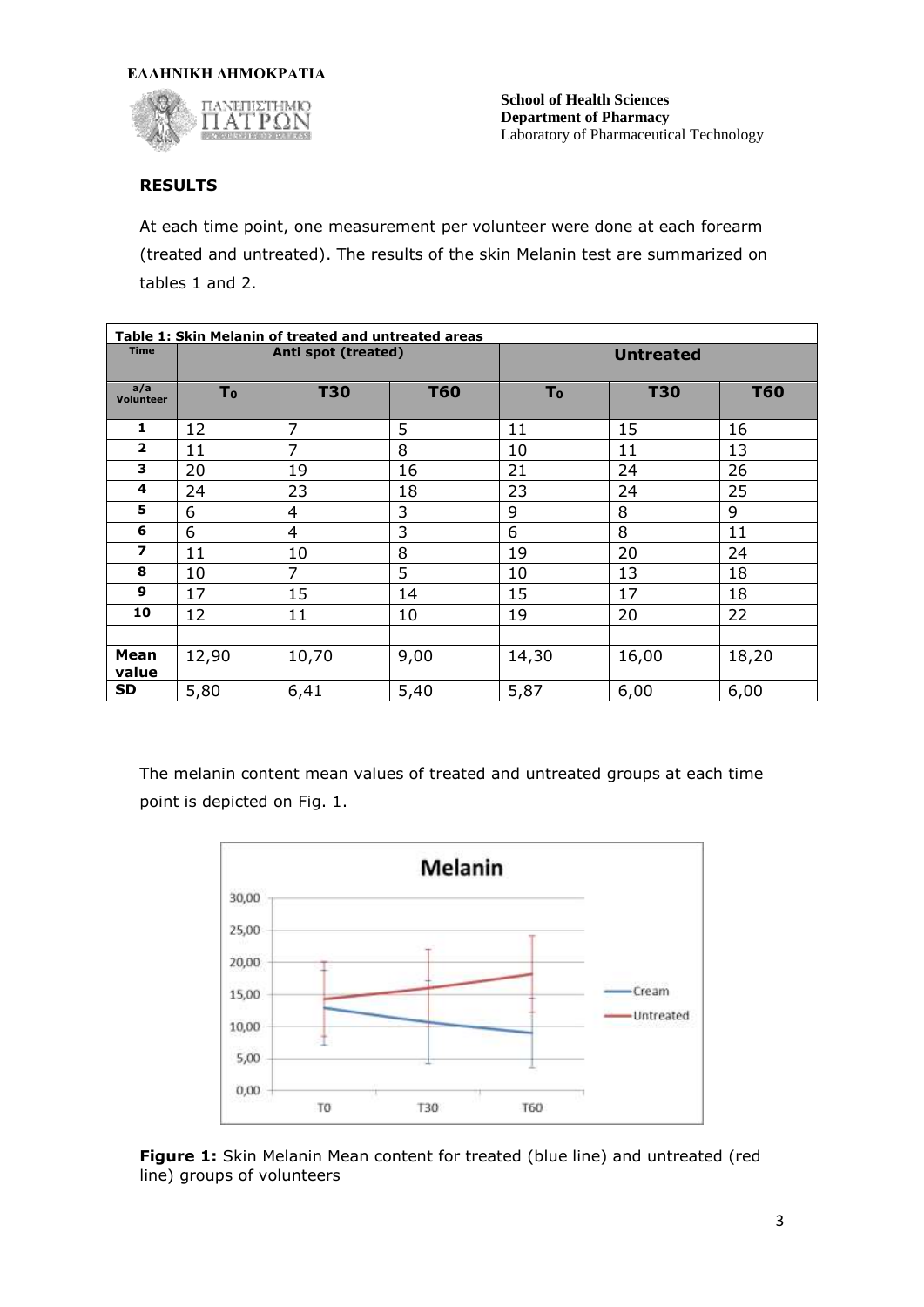

In order to assess the effect of the product without the impact of the initial values of Melanin the *ΔMelanin* value is calculated.

*ΔMelanin* is calculated at each time point as the difference of skin Melanin content from those at T0.

*ΔMelanin* = Melanin at each time point – Melanin at T0

The calculated values at each time point per volunteer as well as the mean *ΔMelanin* for all volunteers for treated and untreated groups are summarized on table 2 and Fig.2.

| Table 2: AMelanin of treated and untreated areas |                 |                     |                  |                 |  |  |
|--------------------------------------------------|-----------------|---------------------|------------------|-----------------|--|--|
| <b>Time</b>                                      |                 | Anti spot (treated) | <b>Untreated</b> |                 |  |  |
| a/a<br><b>Volunteer</b>                          | <b>4HT30-T0</b> | <b>4HT60-T0</b>     | <b>4HT30-T0</b>  | <b>4HT60-T0</b> |  |  |
| 1                                                | $-5$            | $-7$                | 4                | 5               |  |  |
| $\overline{\mathbf{2}}$                          | $-4$            | $-3$                |                  | 3               |  |  |
| 3                                                | $-1$            | $-4$                | 3                | 5               |  |  |
| 4                                                | $-1$            | -6                  |                  | $\overline{2}$  |  |  |
| 5                                                | $-2$            | $-3$                | $-1$             | 0               |  |  |
| 6                                                | $-2$            | $-3$                | $\overline{2}$   | 5               |  |  |
| $\overline{\mathbf{z}}$                          | $-1$            | $-3$                |                  | 5               |  |  |
| 8                                                | $-3$            | $-5$                | 3                | 8               |  |  |
| 9                                                | $-2$            | $-3$                | $\overline{2}$   | 3               |  |  |
| 10                                               | $-1$            | $-2$                | 1                | 3               |  |  |
|                                                  |                 |                     |                  |                 |  |  |
| <b>Mean value</b>                                | $-2,2$          | $-3,9$              | 1,7              | 3,9             |  |  |
| <b>SD</b>                                        | 1,4             | 1,6                 | 1,4              | 2,2             |  |  |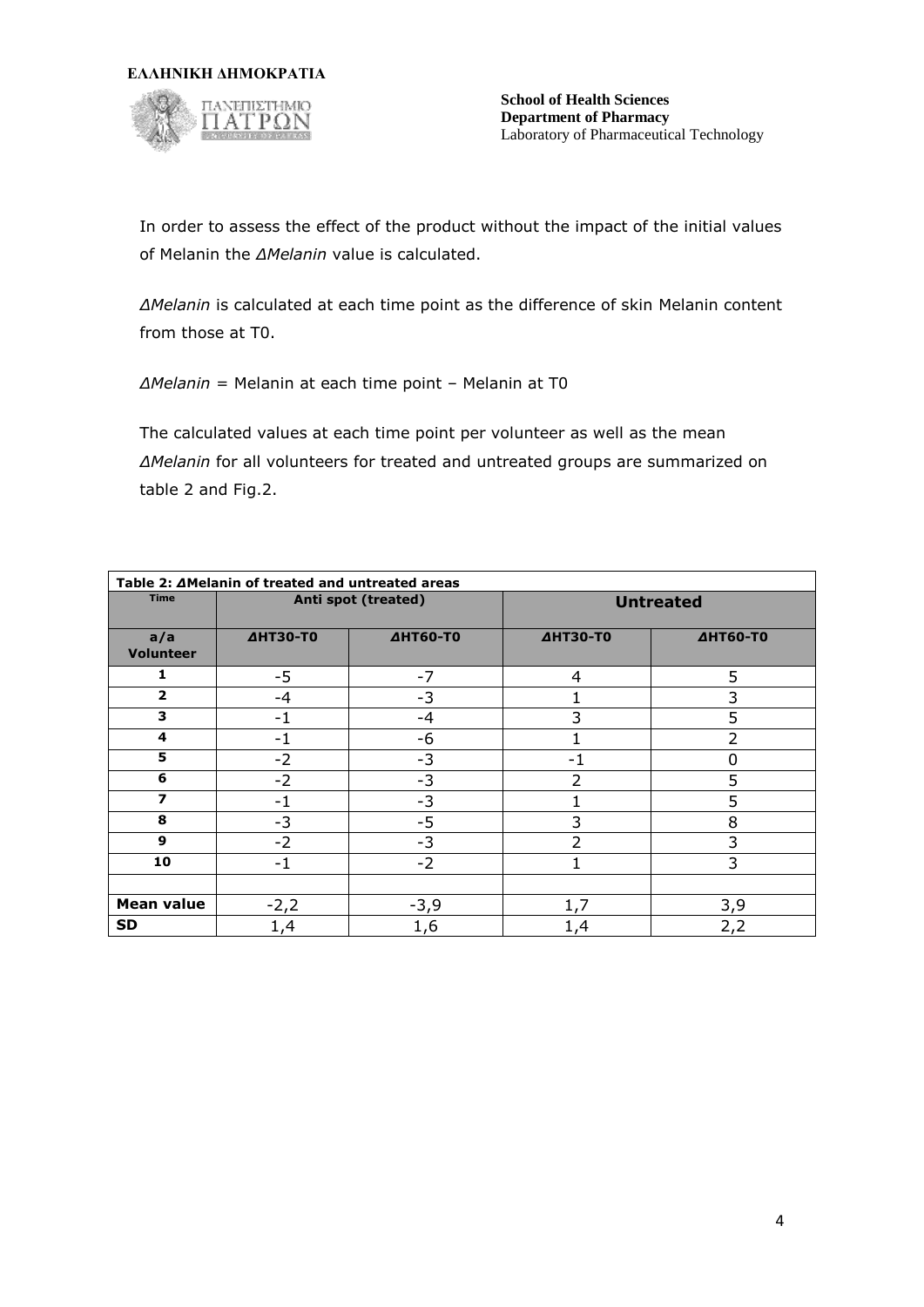



**Figure 2:** *Δ*Melanin Mean content for treated (blue line) and untreated (red line) groups of volunteers

ΔMelanin for the group of volunteers treated with the tested product was significantly differed from that of Untreated at 30 days after application (p<0,001). This difference is enhanced (lower melanin content, p<0,000) at 60 days of application.

Finally in order to assess the effect of the product on skin melanin content, the Normalized Melanin values are calculated.

The Normalized Melanin is calculated at each time point by subtracting *Δ*Melanin of untreated group from *Δ*Melanin of the treated group as following:

*Δ*Melanin of the treated group – *Δ*Melanin of untreated group.

The calculated values at each time point per volunteer as well as the mean Normalized Melanin for all volunteers are summarized on table 3.